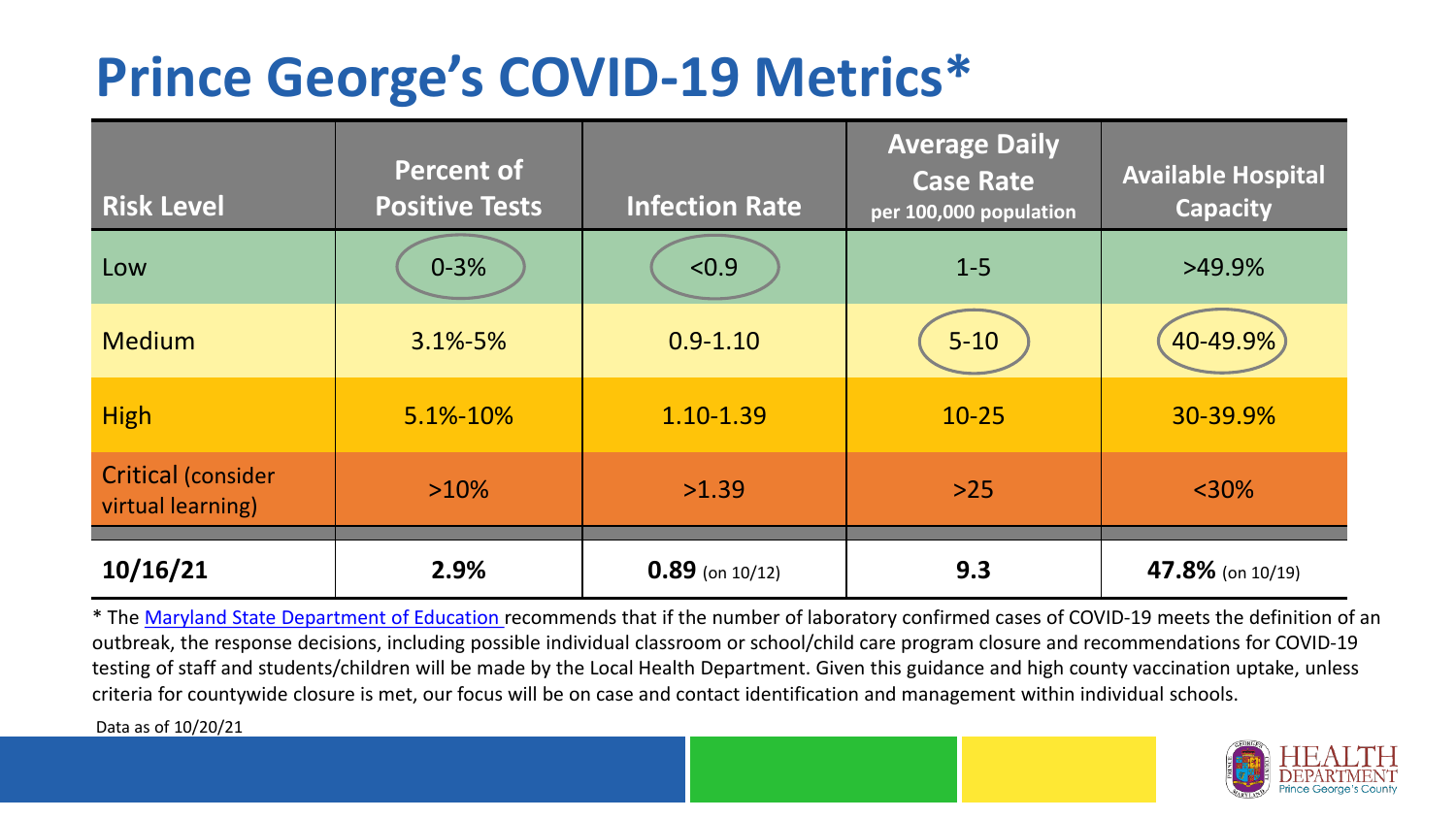# **COVID-19 Community Transmission and Vaccination**

Per the [CDC updated guidance for COVID-19 Prevention in K-12 Schools,](https://www.cdc.gov/coronavirus/2019-ncov/community/schools-childcare/k-12-guidance.html) vaccination is considered the leading prevention strategy for those who are eligible, and **Prince George's County exceeds the percentage of U.S. vaccinations for ages 12 and above**. The CDC also emphasizes using multiple prevention strategies together consistently, included universal indoor masking, as needed based on the level of community transmission and vaccine coverage.



\*County-specific data as of 10/20/21; all other data accessed on 10/20/21 at:<https://covid.cdc.gov/covid-data-tracker>

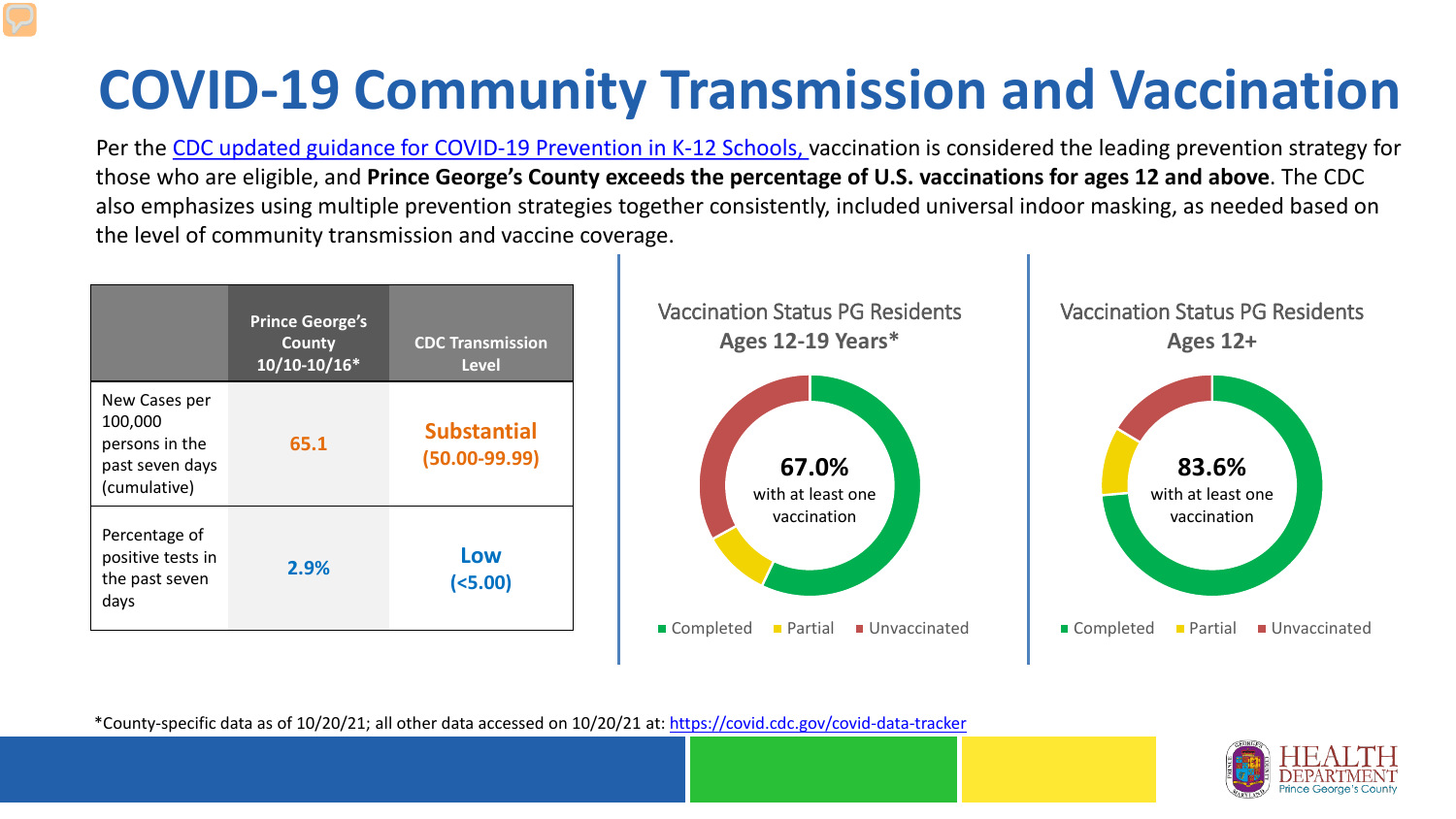### **Testing: Percent Positive** (past 7 days by test date)

The percent of tests returning as positive for county residents was 2.9% at the end of last week. With the decrease over the past few weeks, the percent of positive tests is **the lowest it has been since the end of July 2021.** 



**Percent of Positive COVID-19 Tests by Date Collected** (as of 10/20/21)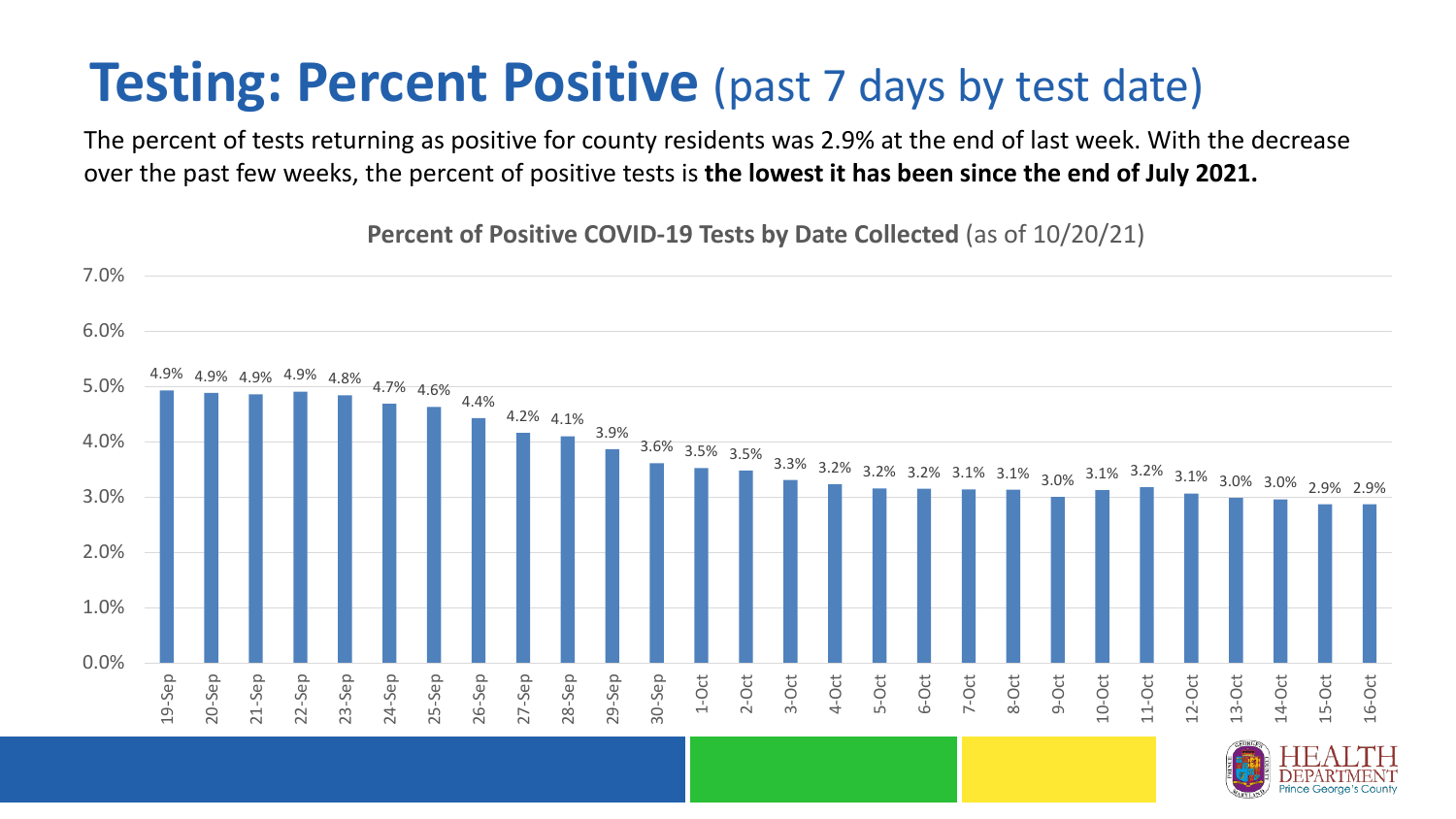## **Infection Rate for Prince George's County**



#### **Estimated by CovidActNow.org**

Accessed 10/20/2021. Each data point is a 14-day weighted average. Presented as the most recent seven days of data as a dashed line, as data is often revised by states several days after reporting.

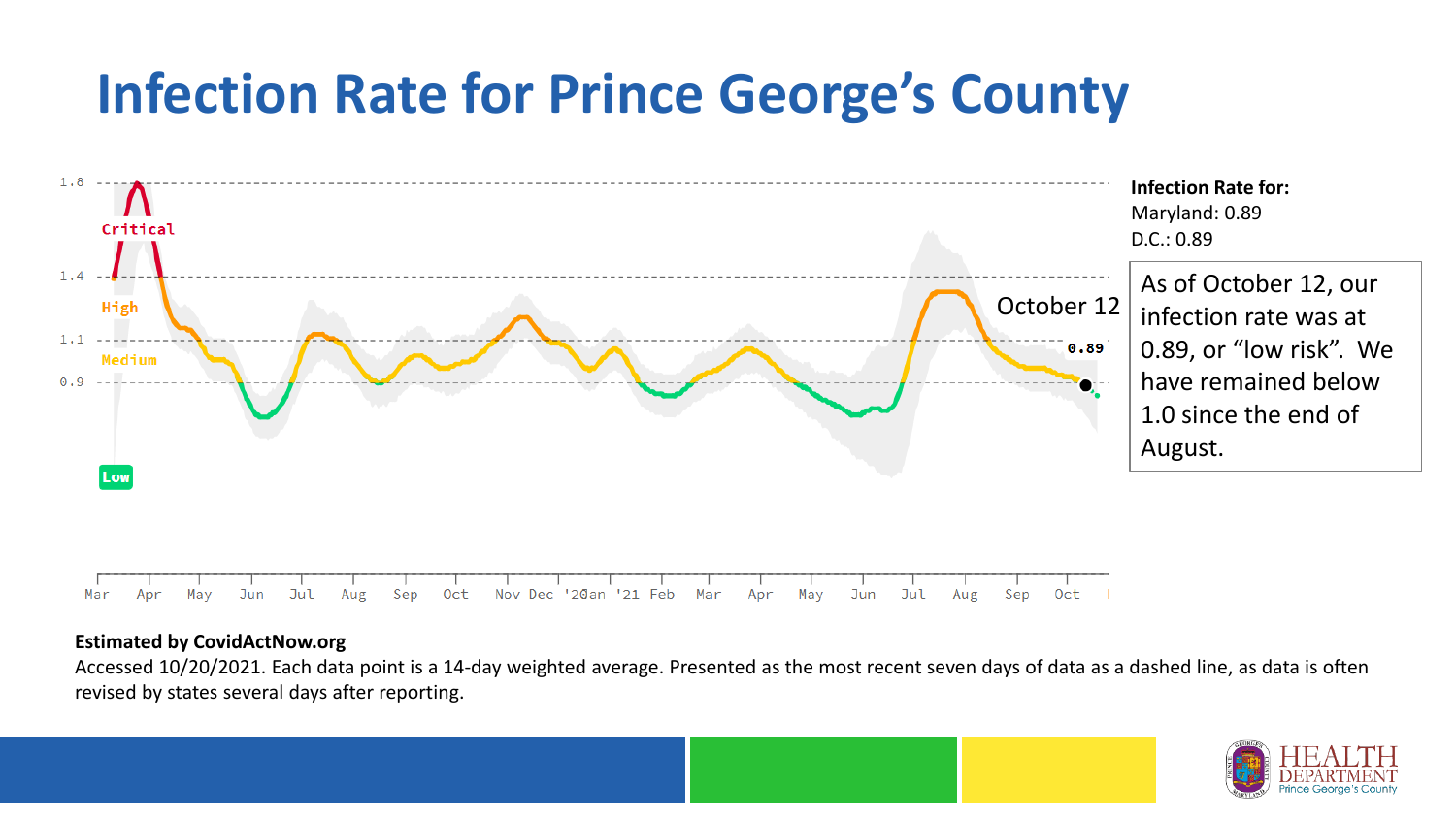### **Average Daily Case Rate** (7-day Average by test date)

**The daily case rate at the end of last week was 9.3 new cases per 100,000 resident.** We have moved to "medium risk" after remaining high risk since the end of July 2021.

18.2 18.6 18.5 18.7 18.5 18.2 17.9 17.2 16.3 16.2 15.5 14.7 14.4 14.0 13.3 12.9 12.3 11.9 11.4 11.4 11.2 11.5 10.9 10.4 10.1 10.1 9.4 9.3 0.0 5.0 10.0 15.0 20.0 25.0 9/19 9/20 9/21 9/22 9/23 9/24 9/25 9/26 9/27 9/28 9/29 9/30 10/1 10/2 10/3 10/4 10/5 10/6 10/7 10/8 10/9 10/10 10/11 10/12 10/13 10/14 10/15 10/16 **Average New COVID-19 Cases Per Day Per 100,000 Residents Low Risk Medium High**

Data as of 10/20/21